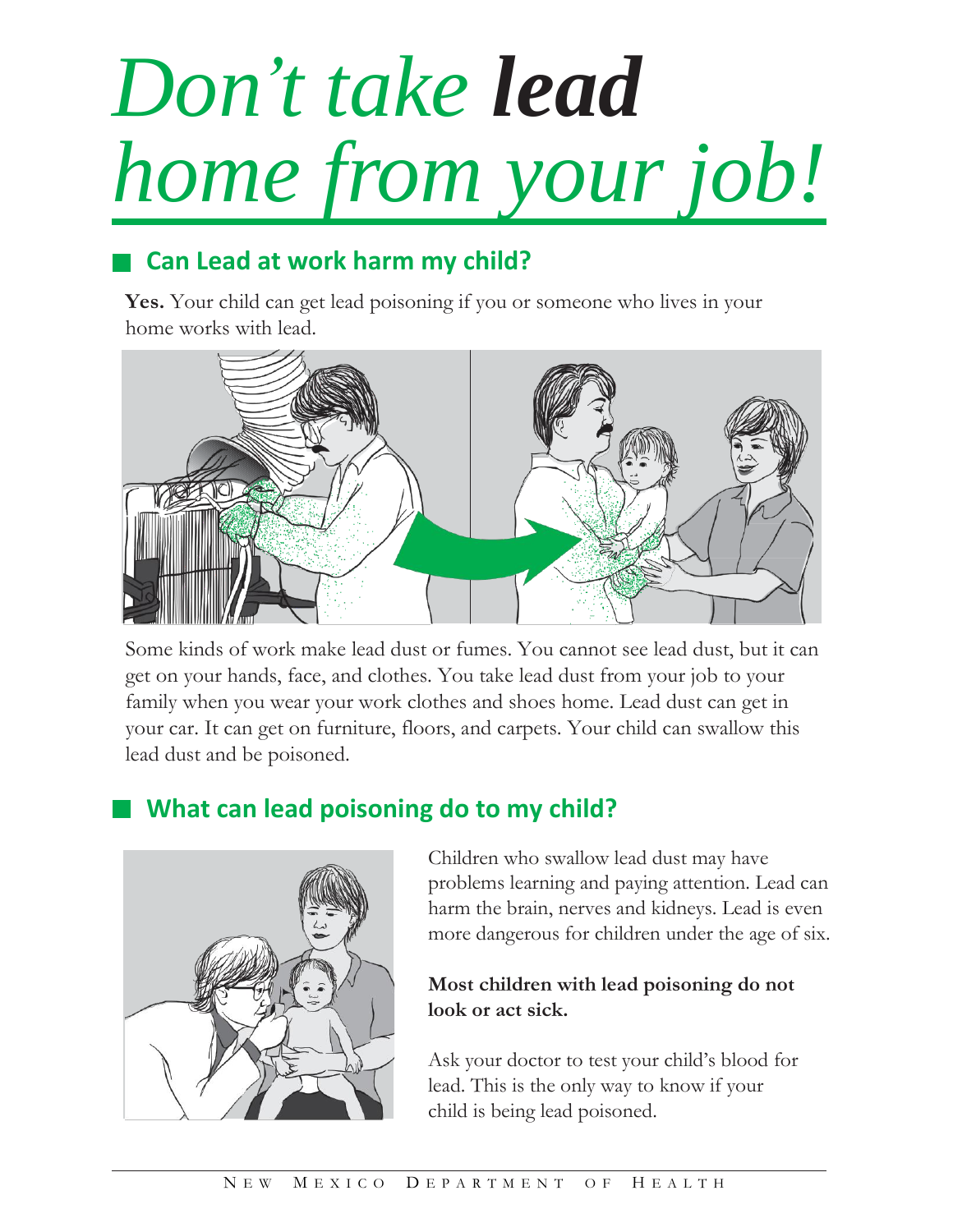## **How do I know if I work with lead?**

You may work with lead if you:

- $\blacktriangleright$  make or fix batteries
- ▶ melt, cast, or grind lead, brass, or bronze
- ▶ make or fix radiators
- ▶ make or paint ceramics
- ▶ remove old paint
- ▶ tear down or remodel houses, buildings, tanks, or bridges
- $\blacktriangleright$  solder
- ▶ work with scrap metal
- ▶ work at a shooting range



There are many other jobs where lead can be dangerous.

#### ■ Ask your employer if you work with lead.

The law says your employer must tell you about anything at work which is dangerous. This includes lead.

- Get the Material Safety Data Sheet (MSDS) for each product you use on the job. An MSDS is a form which lists the ingredients in a product. Your employer must give you the MSDS if you ask for it. Look at "Section II" of the MSDS to see if the product contains lead.
- Ask to see the results of any tests that are done for lead in your work area. You are exposed to lead when you scrape, blast, sand, burn, weld, or cut on surfaces where there is lead paint. Your employer should test these surfaces before you work on them to see if they contain lead. You have a right to see the results of the tests.

## ■ Ask your doctor for a blood lead test.

Adults who are lead poisoned may feel tired, irritable, or get aches and pains. They may also have serious health problems without knowing it.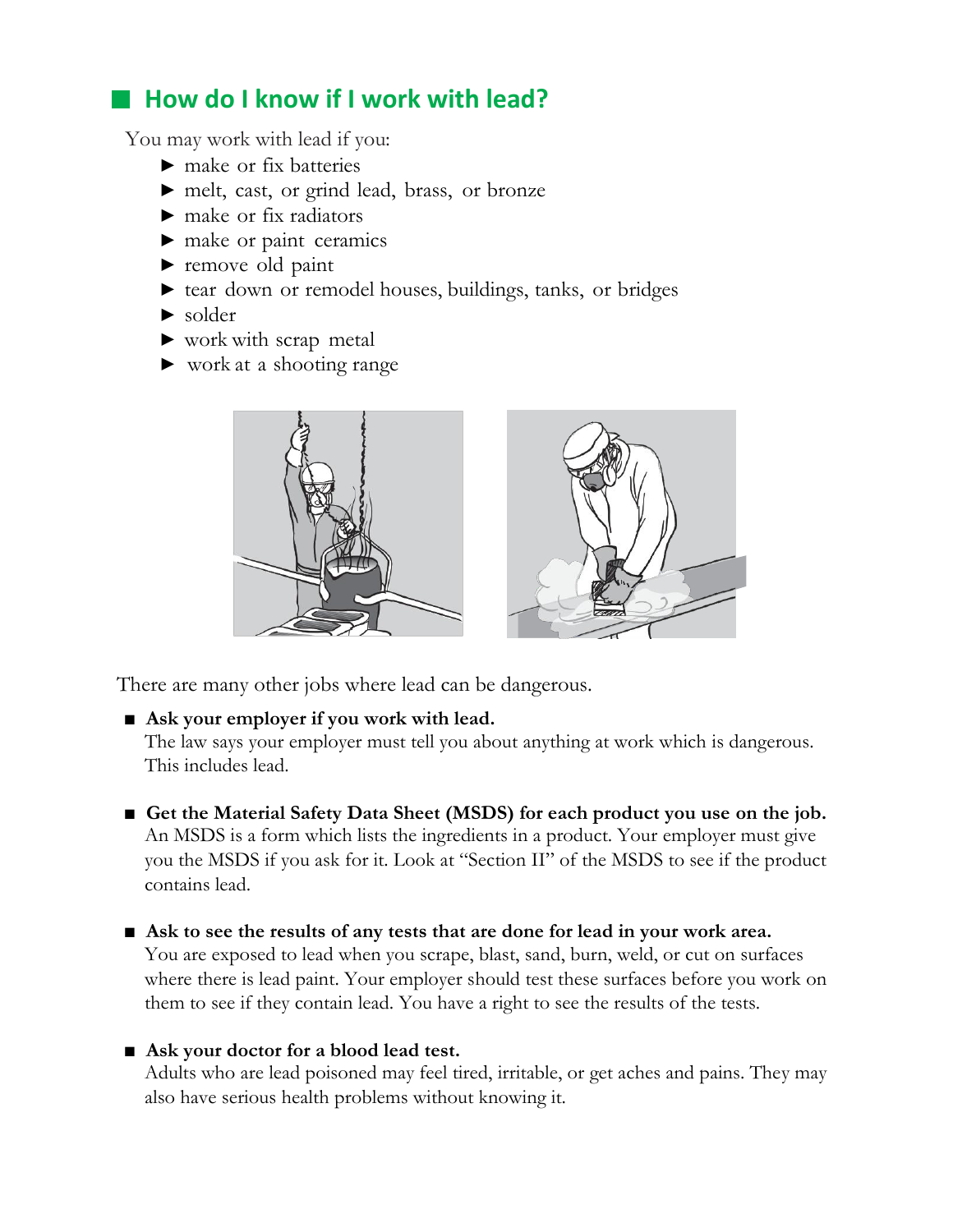## **How can I protect my family from lead poisoning?**



Change into clean clothes and shoes at work **before** you get into your car or go home. Put dirty work clothes and shoes in a plastic bag.



Wash your face and hands with soap and warm water before leaving work.



Take a shower and wash your hair as soon as you get home. (It is better to shower at work if you can.)



Wash work clothes separately from all other clothes. Empty your work clothes from the plastic bag directly into the washing machine and wash them. Run the empty washing machine again to rinse out the lead. (It is better if your employer washes the work clothes.)

The law says your employer must provide a place to wash your hands. In jobs where workers are exposed to high levels of lead, employers must also provide work clothes and a shower.